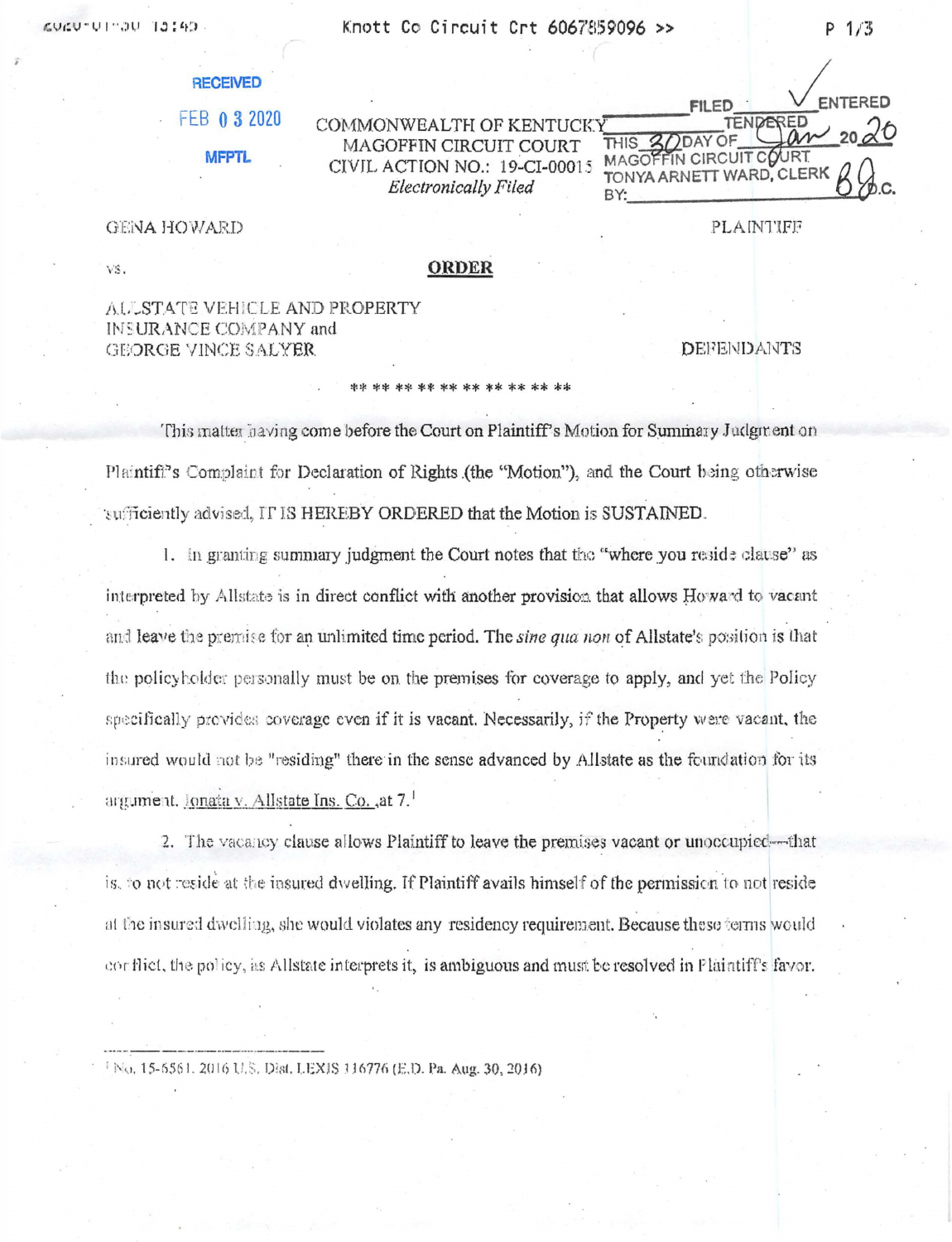Pollicino v. Ailstate Indem. Co., at  $11<sup>2</sup>$  In Gulati v. Allstate Ins. Co., 2017 NY(J LEXIS 2524, the court stated simply:

A separate provision contained within Plaintiff's policy, however, allows Plaintiff to leave the house "vacant or unoccupied for any length in time." This provision is in direct conflict with the above-referenced provision that Defendant claims required Plaintiff to "reside" at the Ferndale Property. In other words, the noticy purports to require Plaintiff to reside at the property, but also specifically grants. him permission to not reside there at all. Gulati v. Allstare Ins. Co., at 6,  $<sup>3</sup>$ </sup>

3. In addition, there is no proof that Howard made any misrepresentation of fact. There's no proof she signed an application. And the document that Allstate calls an application does not contain any warranty or promise that Howard would be residing in the house or conversely that her adult son would not be residing in the house nearly 3 years later when the fire loss occurred.

The Court finds that no genuine issue of material facts exists for a jury to decide with respect to insurance coverage in this matter, and the Court finds that the subject Allstate insurance policy provides coverage for Plaintiff's subject fire loss as a matter of law. Howard's motion for partial summary judgment as to coverage is granted.

Ordered this 30<sup>th</sup> day of San

 $\mathcal{U}^{\Lambda}$ IDGE. MAGOFFIN C

No. 5:17-CV-824 (LEK/ATB), 2019 U.S. Dist, LEXIS 167716 (N.D.N.Y. Sep. 30, 2019). <sup>3</sup> 2017 NYLJ LEXIS 2524

 $\overline{2}$